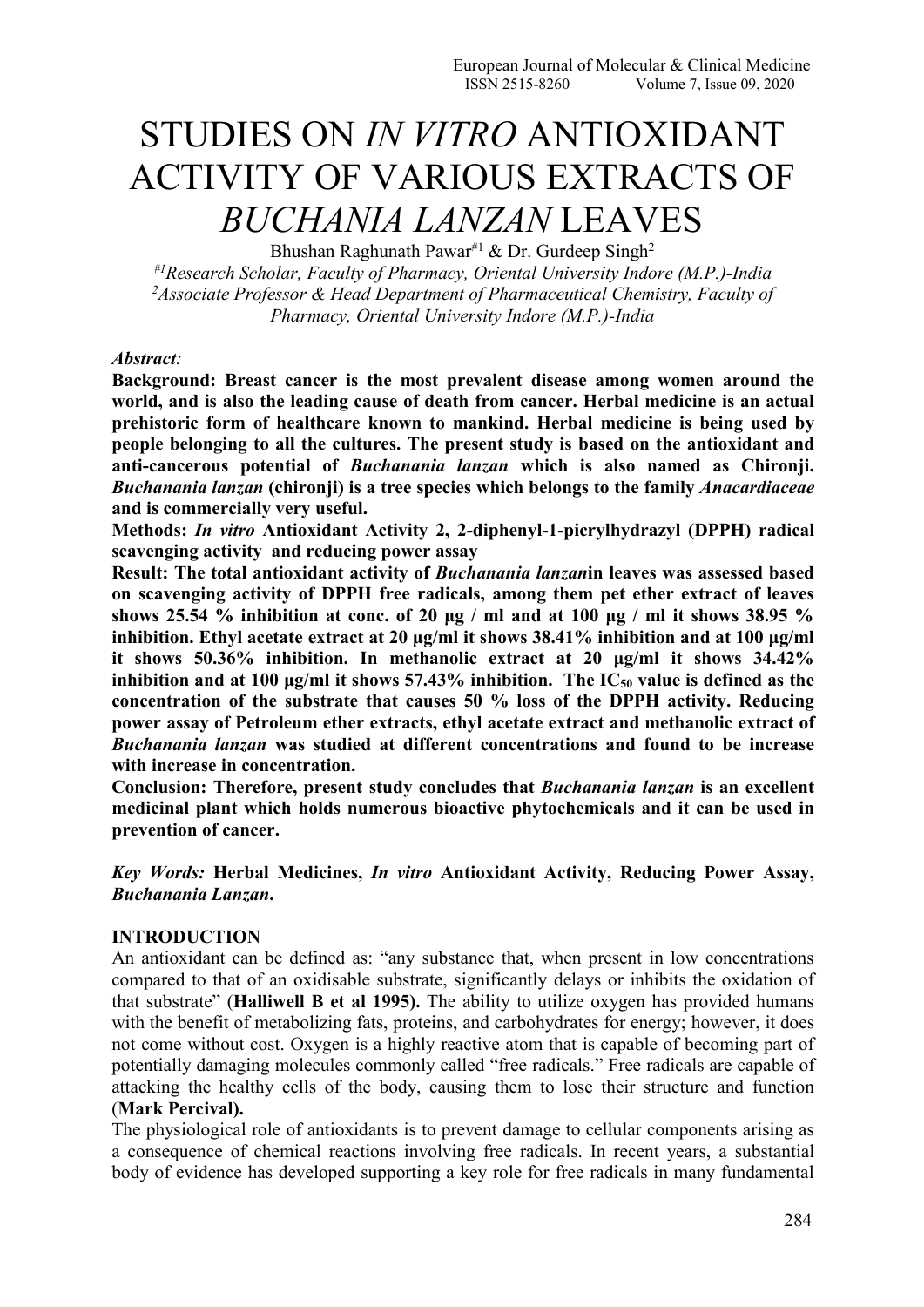cellular reactions and suggesting that oxidative stress might be important in the pathophysiology of common diseases (**Young et al 2001).** Cell damage caused by free radicals appears to be a major contributor to aging and to degenerative diseases (**Sies, H. et al 1992).**

*Buchanania Lanzan* a widely used plant with a history of traditional medicinal use for the treatment of various diseases. It is used as decoction to treat intrinsic haemorrhage, blood borne diarrhoea and as tonic **(Hung** *et al***., 2011)**.

Present study established the antioxidant potential of *Buchanania Lanzan* studying the efficacy in preventing the *in-vitro* free radical using DPPH and reducing power assay.

# **MATERIALS AND METHODS**

**Authentication of Plant:** The identification and authentication of plant was done by Dr. Saba Naaz, Botanist, from the Department of Botany, Saifia College of Science, Bhopal. A voucher specimen number 135/Saif. /Sci. /Clg/Bpl. was keptin Department of Botany, Saifia College of Science, Bhopal for future reference.

**Collection of Plant:** The plant material was selected on the basis of Ethano–botanical survey. Leaves of *Buchanania lanzan* were collected from the Pinnacle Biomedical Research Institute, Bhopal Campus.

**Solvent Extraction:** In present study, plant material was extracted by using cold maceration method. About 3kg of the powder was extracted with different organic solvent petroleum ether, ethyl acetate and methanol. Extract was transferred to beaker, evaporated & excessive moisture was removed and extract was collected in air tight container. Dimethyl sulfoxide (DMSO) was used to dissolve each extract and sterilized using 0.22 μm syringe filters (Axiva, Scichem Biotech) for further use.

# *In vitro* **Antioxidant Activity**

# **2, 2-diphenyl-1-picrylhydrazyl (DPPH) radical scavenging activity:**

**Principle:** The scavenging reaction between (DPPH $\cdot$ ) and an antioxidant (H-A) was written as:

> **DPPH-H**  $+$  **(A) (Yellow)**  $(DPPH•) + (H-A)$ **(Purple**

Antioxidant reacts with DPPH, which was a stable free radical and was reduced to DPPHH and as consequence the absorbance's decreased from the DPPH radical to the DPPH-H form. The degree of discoloration indicates the scavenging potential of the antioxidant compounds or extracts in term of hydrogen donating ability. Then the scavenging ability was calculated using the following equation:

 $I% = 100 \times (A)$  **blank** – **A** sample/ **A blank**)

Where, I  $(\%)$  is the inhibition percent, a blank is the absorbance of the control reaction (containing all reagents except the test compound) and a sample is the absorbance of the test compound (**Braca** *et al***., 2001**).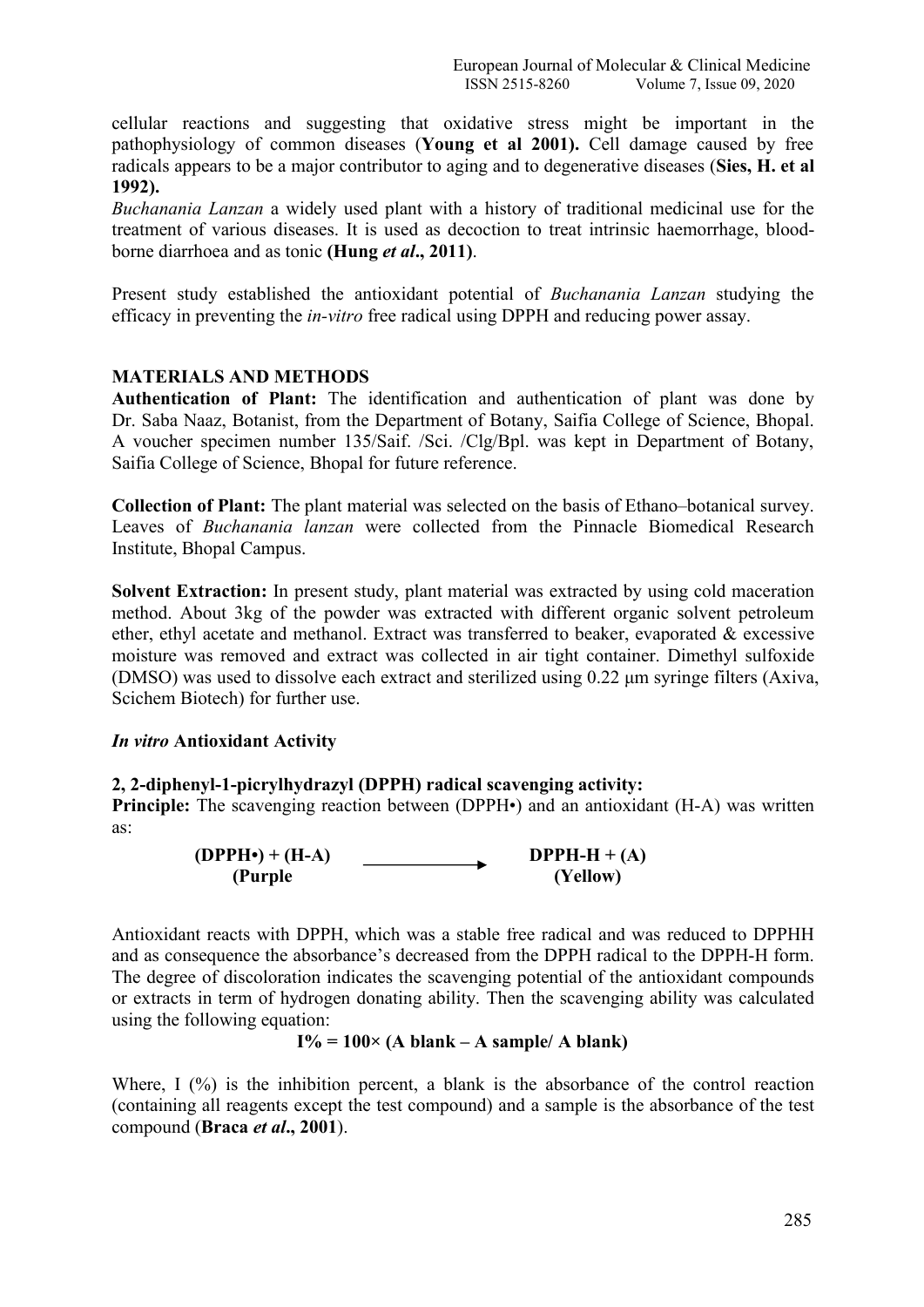**Procedure:** The DPPH free radical scavenging ability of the extracts was assessed. 0.1mM DPPH solution (4mg/100ml) prepared in methanol. Samples were prepared to get concentration of 1mg/ml in methanol, various concentrations of sample solution is further diluted with methanol to 2ml than added 1ml of DPPH solution incubated at room temperature for 10 min absorbance was measured at 517 nm against blank (Gulçin et al., 2006). The free radical scavenging activity was expressed as the percentage inhibition which was calculated by using the following formula:

> % Inhibition = (Absorbance  $_{\text{Blank}}$  – Sample Absorbance) X 100 Absorbance Blank

The inhibition concentration  $(IC_{50})$  value was determined from extrapolating the graph of % Inhibition versus the concentration of extract (using linear regression analysis), which is defined as the amount of antioxidant necessary to reduce the initial radical concentration by 50%. Lower the IC<sup>50</sup> value higher the antioxidant effects **(Chew** *et al***., 2012).**

# **Reducing Power assay**

**Principle:** This method is based on the principle of increase in the absorbance of the reaction mixture. Increase in the absorbance indicates increase in the antioxidant activity. Substances, which have reduction potential, react with potassium ferricyanide  $(Fe^{3+})$  to form potassium ferrocyanides (Fe<sup>2+</sup>), which then react with ferric chloride to form ferric ferrous complex that has an absorption maximum at 700 nm. Increase in absorbance of the reaction mixture indicates the reducing power of the samples.

# **Potassium** ferricyanide + Ferric chloride  $\rightarrow$  **Potassium** ferrocyanide + **ferrous chloride Antioxidant**

Ascorbic acid  $(20\mu g/ml)$  was used as standard. A blank was prepared without adding standard or test compound. Increased absorbance of the reaction mixture indicates increase in reducing power **(Singhal** *et al***., 2011)**

```
% increase in reducing power = A test – A blank/A blank
```
Where, A test is absorbance of test solution, A blank is absorbance of blank

**Procedure:** Different concentrations of test samples were prepared. To 0.5 mL of different sample concentrations, 0.2 M Phosphate buffer (pH 6.6) and 0.5 mL Potassium ferricyanide

(1% w/v) were added and incubated at  $50^{\circ}$ C for 20 min. After cooling, 1.5 mL Trichloroacetic acid (10% w/v) added to reaction mixture to terminate the reaction. To this, 0.5mL Ferric chloride (0.1% w/v) was added and absorbance measured at 700 nm using ascorbic acid as reference standard. A curve was then plotted between absorbance and concentration. Increased absorbance of the reaction mixture indicates increase in reducing power **(Jain and Jain, 2011).**

# **RESULTS:**

# **DPPH Radical Scavenging Activity**

The DPPH Radical Scavenging Activity (DPPHRSA) method is based on the measurement of the scavenging capacity of antioxidants towards it. Upon receiving a hydrogen atom from antioxidants to the related hydrazine, the odd electron of nitrogen atom in DPPH is reduced, 2,2-diphenyl-1-picrylhydrazyl (DPPH) is characterized as a stable free radical by the advantage of delocalization of the spare electron over the molecule as a whole, resulting in a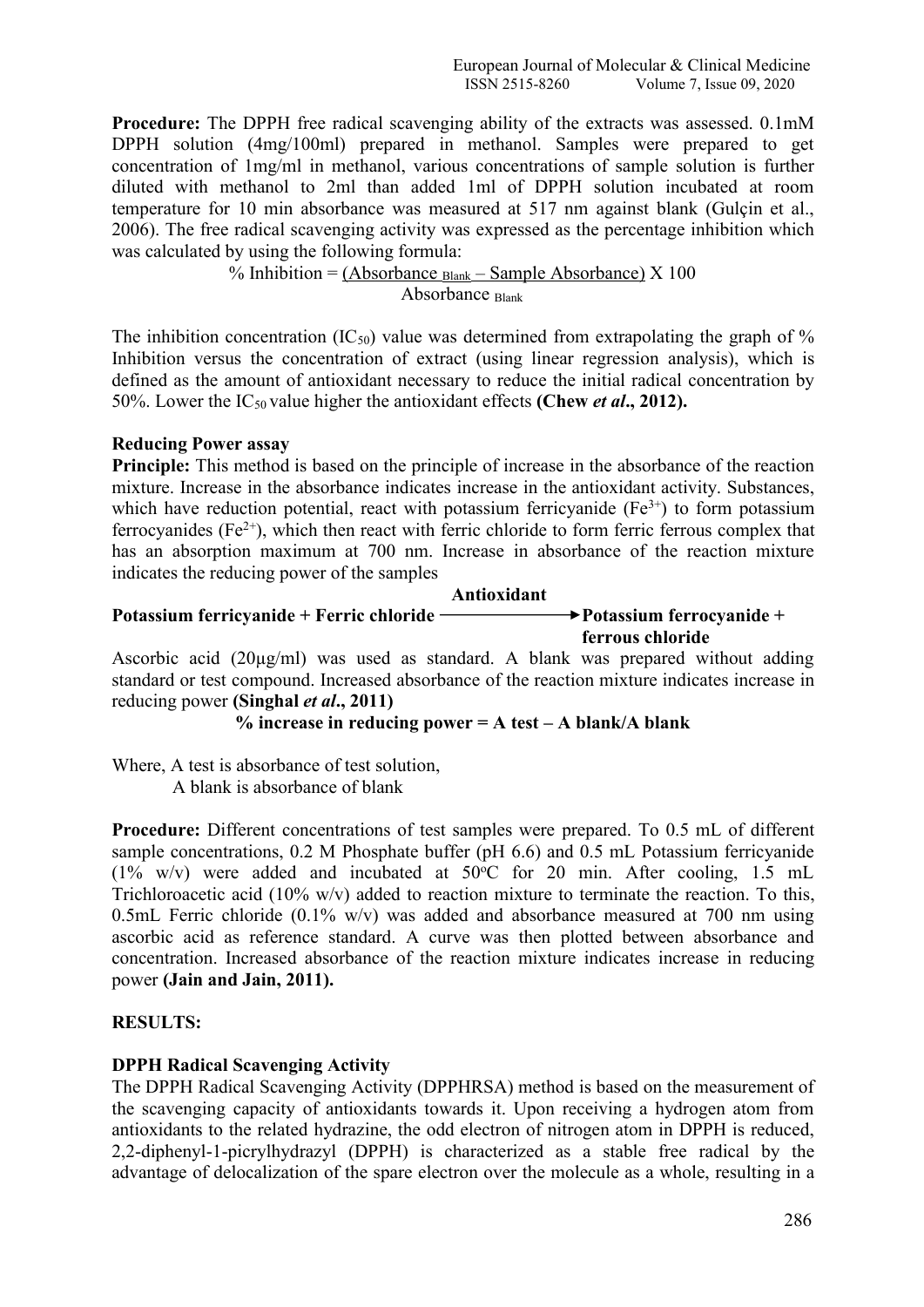dark violet color with a methanol solution absorption of approximately 517 nm. When mixing DPPH solution with a substance which can donate a hydrogen atom, the reduced form gives rise to pale yellow with the loss of violet color. The DPPH method can be used in organic aqueous and non-polar solvents and can be used to study antioxidants both hydrophilic and lipophilic.

The scavenging activity of extracts and standard on the DPPH radical expressed as  $IC_{50}$  value of methanol was 73.18, ethyl acetate was 101.7, Petroleum Ether was 168.12 and Ascorbic acid was  $25.07$ . IC<sub>50</sub> value of Methanolic extract was effective and close to ascorbic acid which is a well-known antioxidant.

|           |               | Ascorbic acid (std.)        |              |
|-----------|---------------|-----------------------------|--------------|
| S. No.    | Concentration | <b>Absorbance of Sample</b> | % Inhibition |
| -1.       | $20 \mu g/ml$ | 0.291                       | 47.28        |
| 2.        | $40 \mu g/ml$ | 0.253                       | 54.17        |
| 3.        | $60\mu g/ml$  | 0.217                       | 60.69        |
| 4.        | $80\mu g/ml$  | 0.172                       | 68.84        |
| -5.       | $100\mu g/ml$ | 0.144                       | 73.91        |
| $IC_{50}$ |               | 25.07                       |              |

Table 1: DPPH radical scavenging activity of Std. Ascorbic acid



Table 2: DPPH radical scavenging activity of Petroleum ether extract of *B. lanzan*

|           |               | Petroleum ether extract of <i>B. lanzan</i> |              |  |
|-----------|---------------|---------------------------------------------|--------------|--|
| S. No.    | Concentration | <b>Absorbance of Sample</b>                 | % Inhibition |  |
|           | $20 \mu g/ml$ | 0.411                                       | 25.54        |  |
| ٠.        | $40 \mu g/ml$ | 0.399                                       | 27.72        |  |
| Ĵ.        | $60\mu g/ml$  | 0.385                                       | 30.25        |  |
| 4.        | $80\mu g/ml$  | 0.358                                       | 35.14        |  |
| C.        | $100\mu g/ml$ | 0.337                                       | 38.95        |  |
| $IC_{50}$ |               | 168.12                                      |              |  |

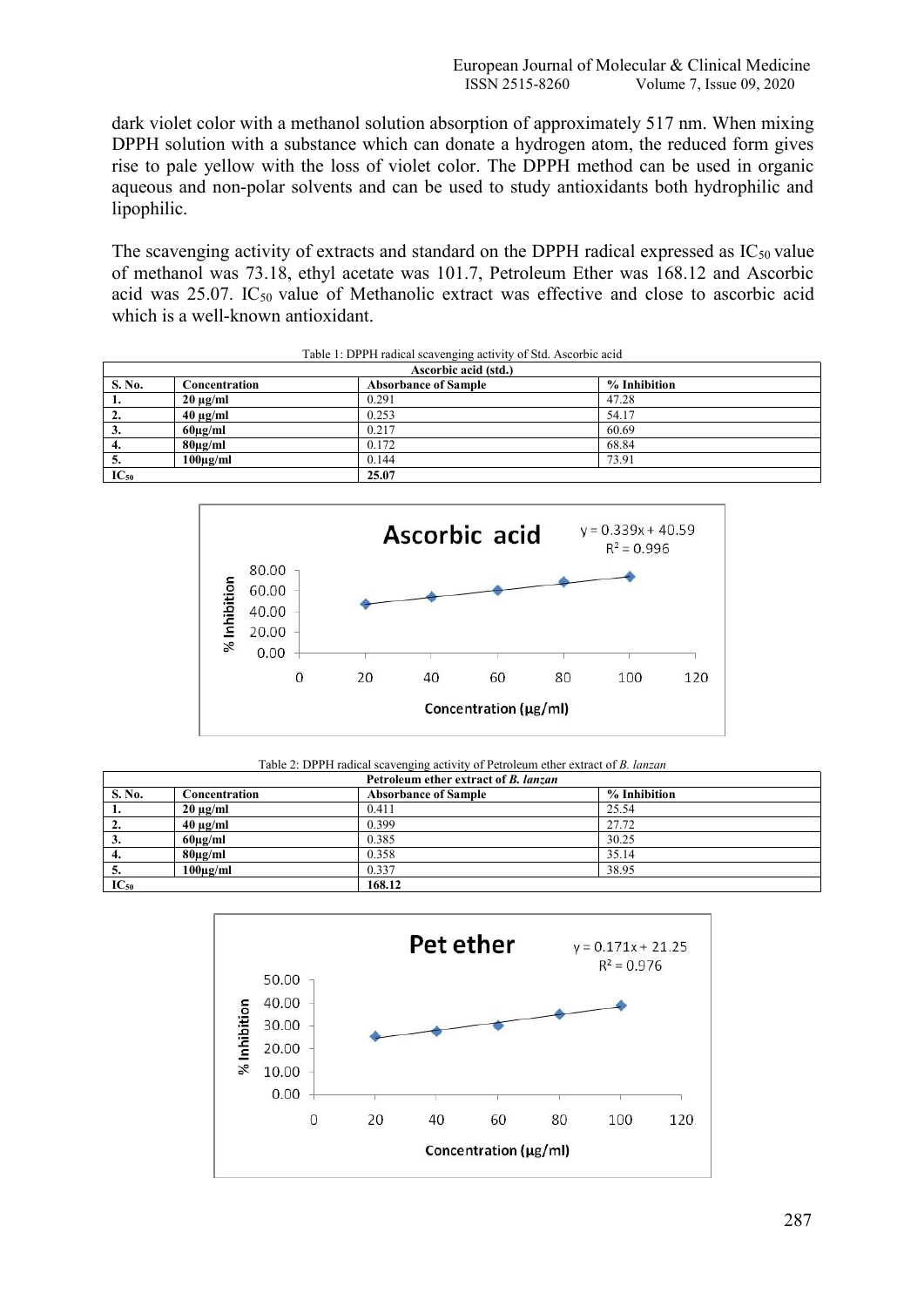|           |               | Ethyl acetate extract of <i>B. lanzan</i> |              |
|-----------|---------------|-------------------------------------------|--------------|
| S. No.    | Concentration | <b>Absorbance of Sample</b>               | % Inhibition |
|           | $20 \mu g/ml$ | 0.34                                      | 38.41        |
| ٠.        | $40 \mu g/ml$ | 0.323                                     | 41.49        |
| J.        | $60\mu g/ml$  | 0.306                                     | 44.57        |
| .,        | $80\mu g/ml$  | 0.299                                     | 45.83        |
| ◡         | $100\mu g/ml$ | 0.274                                     | 50.36        |
| $IC_{50}$ |               | 101.7                                     |              |

Table 3: DPPH radical scavenging activity of Ethyl acetate extract of *B. Lanzan*



Table 4: DPPH radical scavenging activity of Methanolic extract of *B. Lanzan*

|              |               | Methanolic extract of <i>B. lanzan</i> |              |  |
|--------------|---------------|----------------------------------------|--------------|--|
| S. No.       | Concentration | <b>Absorbance of Sample</b>            | % Inhibition |  |
| 1.           | $20 \mu g/ml$ | 0.362                                  | 34.42        |  |
| 2.           | $40 \mu g/ml$ | 0.325                                  | 41.12        |  |
| 3.           | $60\mu$ g/ml  | 0.294                                  | 46.74        |  |
| 4.           | $80\mu$ g/ml  | 0.266                                  | 51.81        |  |
| $\mathbf{D}$ | $100\mu g/ml$ | 0.235                                  | 57.43        |  |
| $IC_{50}$    |               | 73.18                                  |              |  |



DPPH radical scavenging activity is one of the simplest and most widely used methods for screening the antioxidant activity of natural products. The antioxidant activity was assessed using DPPH radical scavenging method. The control, ascorbic acid showed 25.07µg/ml antioxidant activity at 1 mg/ml concentration. In the same concentrations, the methanolic extract of leaves produced 73.18 µg/ml antioxidant activity, ethyl acetate and petroleum ether extract showed 101.7 and 168.12  $\mu$ g/ml antioxidant activity.

# **Reducing Power Assay**

Reducing Power Assay (RPA) measures the reductive ability of antioxidant to transform  $Fe^{+3}$ to Fe<sup>+2</sup>. The reducing properties are commonly correlated with reductones which have been shown to provide antioxidant activity through splitting the free radical chain through hydrogen-donating ability. The reducing power of extracts is shown graphically by depicting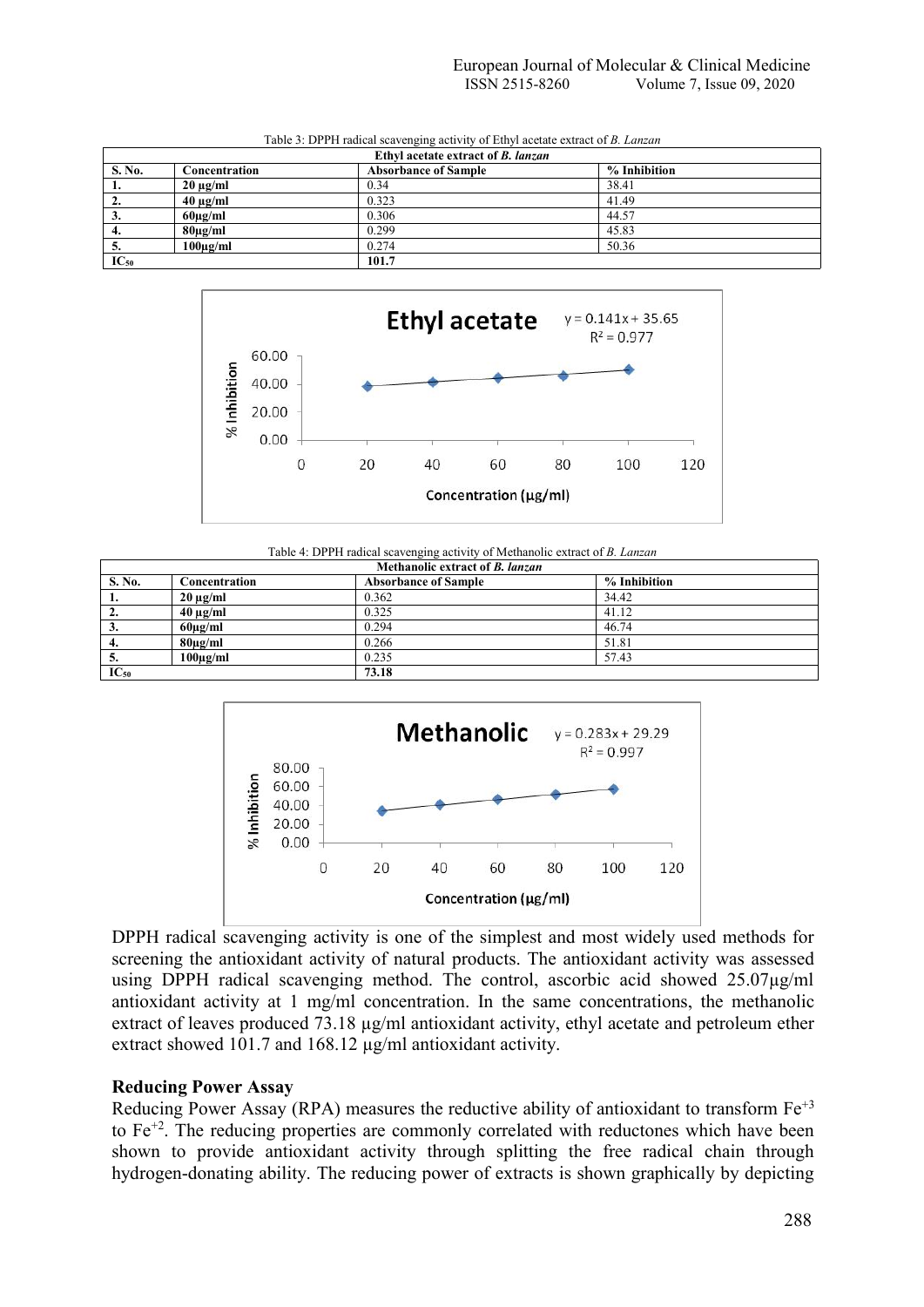absorbance as a function of concentration. The reducing power of all the extracts increased with increase in concentration. Reducing power of methanol extract is highest which is comparable to standard compound ascorbic acid.

|                  |               |                                | <b>Reducing Power Assay</b>                 |                                               |                                            |
|------------------|---------------|--------------------------------|---------------------------------------------|-----------------------------------------------|--------------------------------------------|
| S.<br>No.        | Concentration | Absorbance of<br>Ascorbic acid | Absorbance of<br>Petroleum ether<br>extract | <b>Absorbance of Ethyl</b><br>acetate extract | Absorbance of<br><b>Methanolic extract</b> |
| 1.               | $20 \mu g/ml$ | 0.076                          | 0.029                                       | 0.032                                         | 0.057                                      |
| 2.               | $40 \mu g/ml$ | 0.098                          | 0.031                                       | 0.051                                         | 0.061                                      |
| 3.               | $60\mu g/ml$  | 0.109                          | 0.038                                       | 0.058                                         | 0.069                                      |
| $\overline{4}$ . | $80\mu g/ml$  | 0.129                          | 0.061                                       | 0.076                                         | 0.105                                      |
| 5.               | $100\mu g/ml$ | 0.146                          | 0.074                                       | 0.092                                         | 0.125                                      |

|--|

#### $0.2$ Methanolic - Chloroform -- Pet ether  $\Lambda \Lambda =$ 0.18 0.16  $0.14$ Absorbance  $0.12$  $0.1$ 0.08 0.06 0.04 0.02  $\Omega$  $10$ 20 40 60 80 100 AA 0.076 0.098 0.109 0.129 0.146 0.172 **Methanolic** 0.057 0.061 0.069 0.105 0.125  $0.14$ Chloroform 0.032 0.051 0.076 0.058 0.092 0.101 Pet ether 0.029 0.031 0.038 0.061 0.074 0.094 Concentration µg/ml

# **DISCUSSION**

# *In vitro* **Antioxidant Activity**

Free radical scavenging activity plays a vital role in a biological system. Many secondary metabolites which include flavonoids, phenolic compounds etc serves as sources on antioxidants and exhibited scavenging activities **(Ghasemi** *et al***., 2009)**. Antioxidants (free radical scavengers) are chemicals that attach and neutralize the biological system's free radicals, thereby preventing them from causing cell damage **(Diplock** *et al***., 1998)**.

# **DPPH Radical Scavenging Assay**

DPPH is a stable, free radical that requires a radical electron or hydrogen to convert into a neutral diamagnetic molecule. Antioxidant on contact with DPPH, passing electron or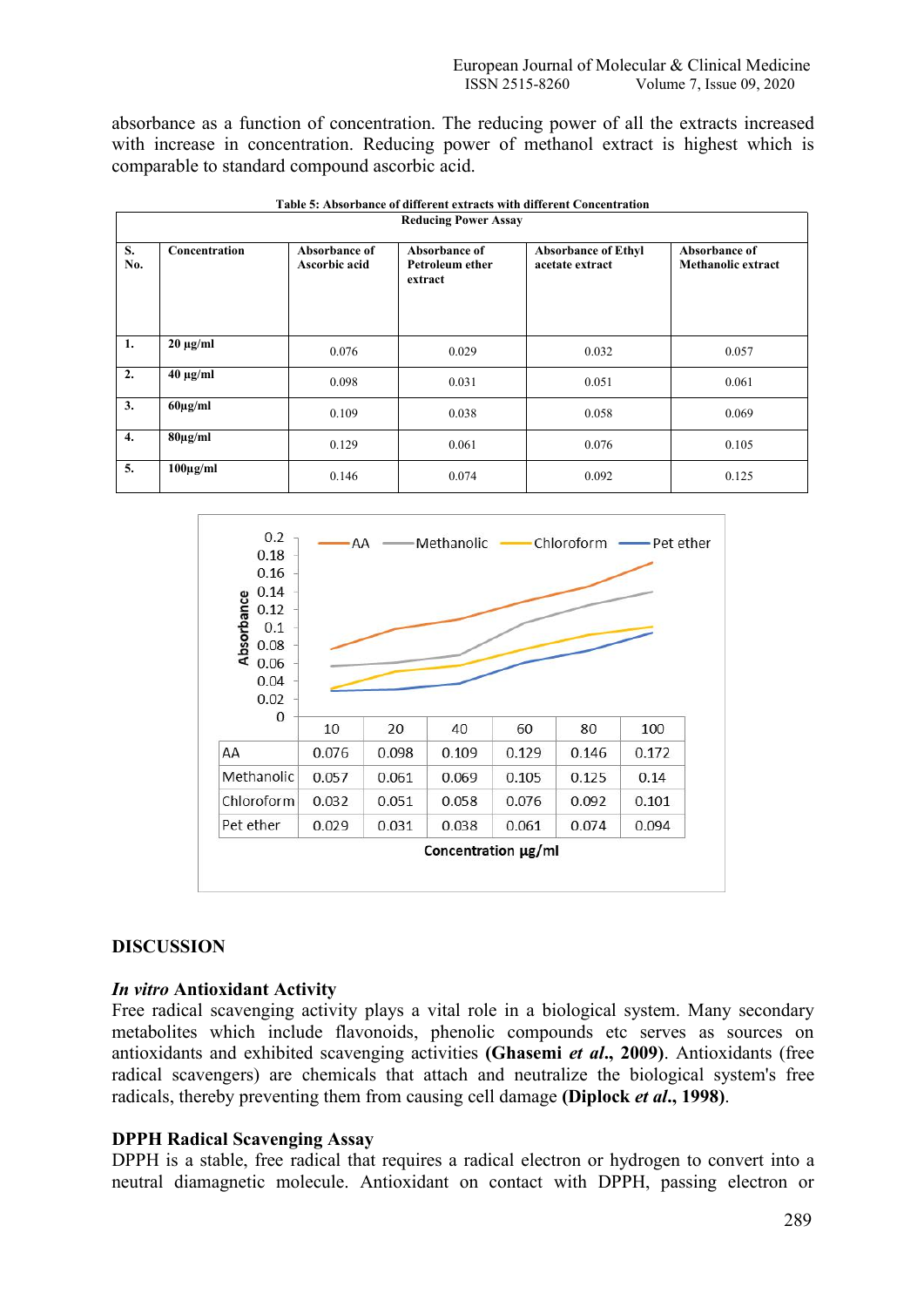hydrogen atom to DPPH and thus neutralizing the free radical character and reducing it to 1,1-diphenyl-2-picryl hydrazine and the degree of discolouration suggests the drug's scavenging function **(Ogawa** *et al.***, 2008)**. The degree of absorption of radical DPPH caused by antioxidant is due to the reaction between antioxidant molecules and radical progress that results in the scavenging of the radical by donation of hydrogen. This is visually visible from purple to yellow as a transition of color. Consequently, DPPH is generally used as a substance for evaluating antioxidant activity **(Noipa** *et al***., 2011)**.

The total antioxidant activity of *Buchanania lanzan* in leaves was assessed based on scavenging activity of DPPH free radicals, among them pet ether extract of leaves shows 25.54 % inhibition at conc. of 20  $\mu$ g / ml and at 100  $\mu$ g / ml it shows 38.95% inhibition. Ethyl acetate extract at 20 μg/ml it shows 38.41% inhibition and at 100 μg/ml it shows 50.36% inhibition. In methanolic extract at 20 μg/ml it shows 34.42% inhibition and at 100 μg/ml it shows 57.43% inhibition. The  $IC_{50}$  value is defined as the concentration of the substrate that causes 50 % loss of the DPPH activity. Its value for ascorbic acid was found to be 168.12 for Pet. ether extract, 101.7 for ethyl acetate extract and 73.18 for methanolic extract. These results indicated that methanolic extract of *Buchanania lanzan* have a noticeable effect on scavenging free radical. Data of comparative analysis of antioxidant activities of samples are presented in Table 1-4.

# **Reducing Power Assay**

The reducing power of a compound is related to the ability to transfer electron, and thus can serve as an important indicator of its potential antioxidant activity. However, plant extracts antioxidant activity may be due to various mechanisms such as chain initiation prevention, transition metal ion catalyst binding, peroxide decomposition, prevention of continued abstraction of hydrogen, reductive capacity and radical scavenging capacity **(Yildirim** *et al***., 2001**). In reducing capacity assessment, Fe<sup>3+</sup>/ferric cyanide complex is reduced to ferrous form by antioxidants and can be monitored by measuring the formation of blue color at 700 nm **(Athukorala** *et al***., 2006)**. Reducing power assay of Petroleum ether extracts, ethyl acetate extract and methanolic extract of *Buchanania lanzan* was studied at different concentrations and found to be increase with increase in concentration. The results are given in the table 5.

# **CONCLUSION**

Therefore, present study concludes that *Buchanania Lanzan* is an excellent medicinal plant which holds numerous bioactive phytochemicals and it can be used in prevention of cancer. In modern scientific literatures, plant extracts have been reported to have potential efficacy against hypertension, diabetes, epilepsy, cancer, inflammation, ulcer, etc. Various plant parts have been found to possess biological activity more specifically towards overcoming metabolic ailments.

#### **REFERENCES**

- [1] Coleman MP, Quaresma M, Berrino F, Lutz JM, De Angelis R, Capocaccia R, Baili P, Rachet B, Gatta G, Hakulinen T, et al. Cancer survival in five continents: a worldwide population-based study (CONCORD) Lancet Oncol. 2008; 9:730–756.
- [2] Maffini MV, Soto AM, Calabro JM. et al. The stroma as a crucial target in rat mammary gland carcinogenesis. J Cell Sci. 2004; 117:1495–1502.
- [3] Ferlay J, Shin HR, Bray F, Forman D, Mathers C, Parkin DM. Estimates of worldwide burden of cancer in 2008: GLOBOCAN 2008. Int J Cancer. 2010; 127:2893–2917.